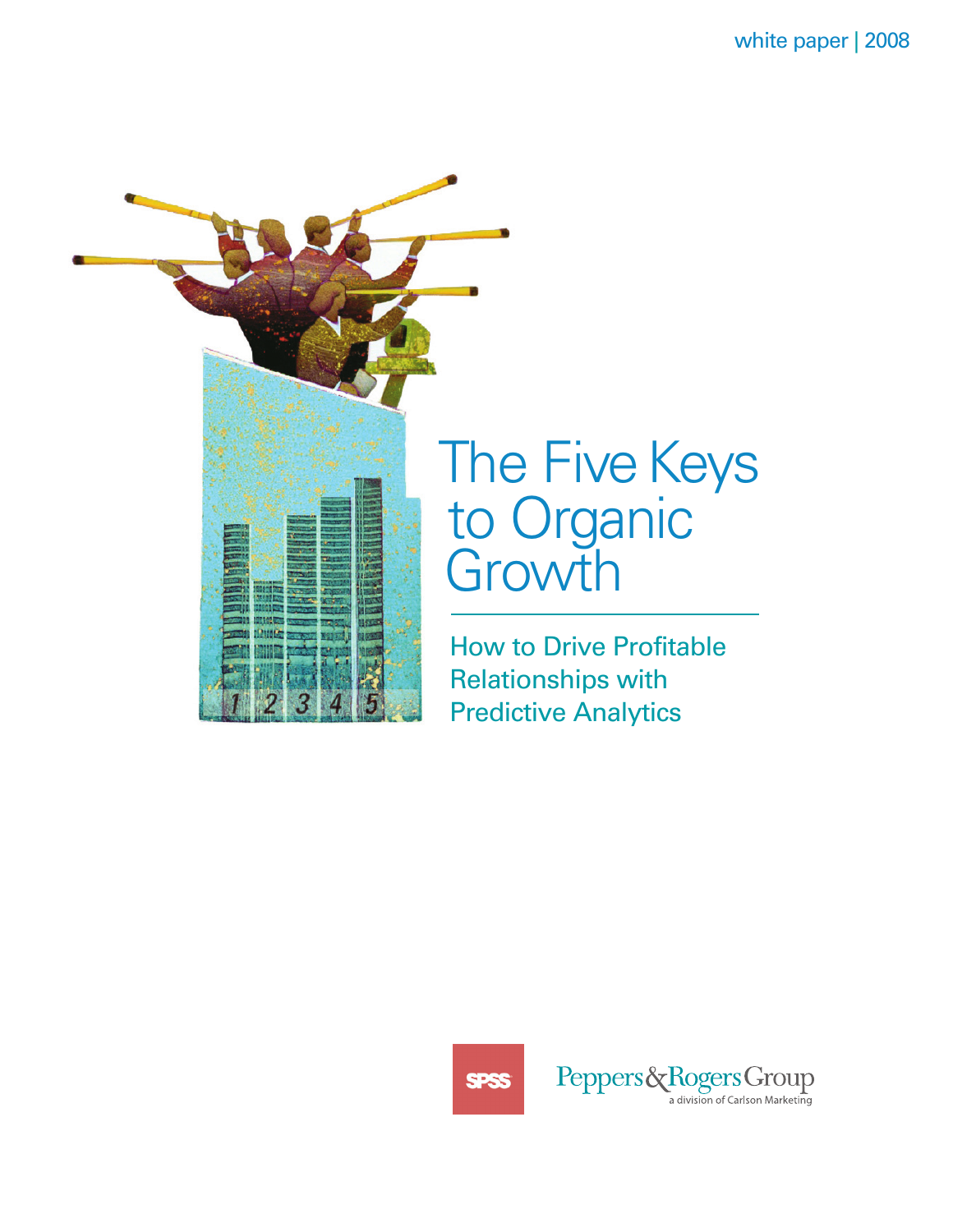# The Five Keys to Organic Growth

# How to Drive Profitable Relationships with Predictive Analytics

#### Executive Overview

hen it comes to organic growth, is your organization acting like a true predictive enterprise? Are you driving better decisions through the widespread use of insights gathered from data? Do the actions you take today directly achieve your organization's goals tomorrow? Increasingly, organizations in virtually every industry around the globe, are realizing the benefits of using data to modify their interactions across customer touch points to better align with future objectives. By incorporating predictive analytics, these organizations have harnessed the power of data-driven insights to make improved decisions, so that they can successfully meet their business goals. w

In a landscape that demands growth, the issue becomes predicting how and where it will be achieved. Growth, at its most basic level, comes from customers, and organic growth is defined by Investopedia as "the growth rate that a company can achieve by increasing output and enhancing sales" (this excludes any profits or growth required from takeovers, acquisitions, and mergers). Collecting the best

data available and then incorporating that data using a predictive analytic strategy will add to understanding how customers behave and where profits can be best earned.

#### Which of these initiatives should you choose?

|                            | <b>Initiative A</b> | <b>Initiative B</b>                       |
|----------------------------|---------------------|-------------------------------------------|
| <b>Customer Investment</b> | \$10                | \$20                                      |
| Profit                     | \$5                 | \$6                                       |
| ROI                        | 50%                 | 30%                                       |
|                            |                     | <b>Source: Peppers &amp; Rogers Group</b> |

Here you have two possible marketing initiatives: A and B. You spend \$10 per customer on Initiative A, and you generate a \$5 profit per customer, plus the \$10 back, so your ROI is 50 percent. Initiative B, on the other hand, requires you to invest \$20 per customer and you get a \$6 profit, netting only a 30 percent ROI (see table above).

The question is, which of these initiatives

#### In Brief

Written for senior executives, this white paper:

Makes the case for using predictive analytics to drive organic growth

Describes five ways to achieve organic growth Explains two different methods for measuring financial return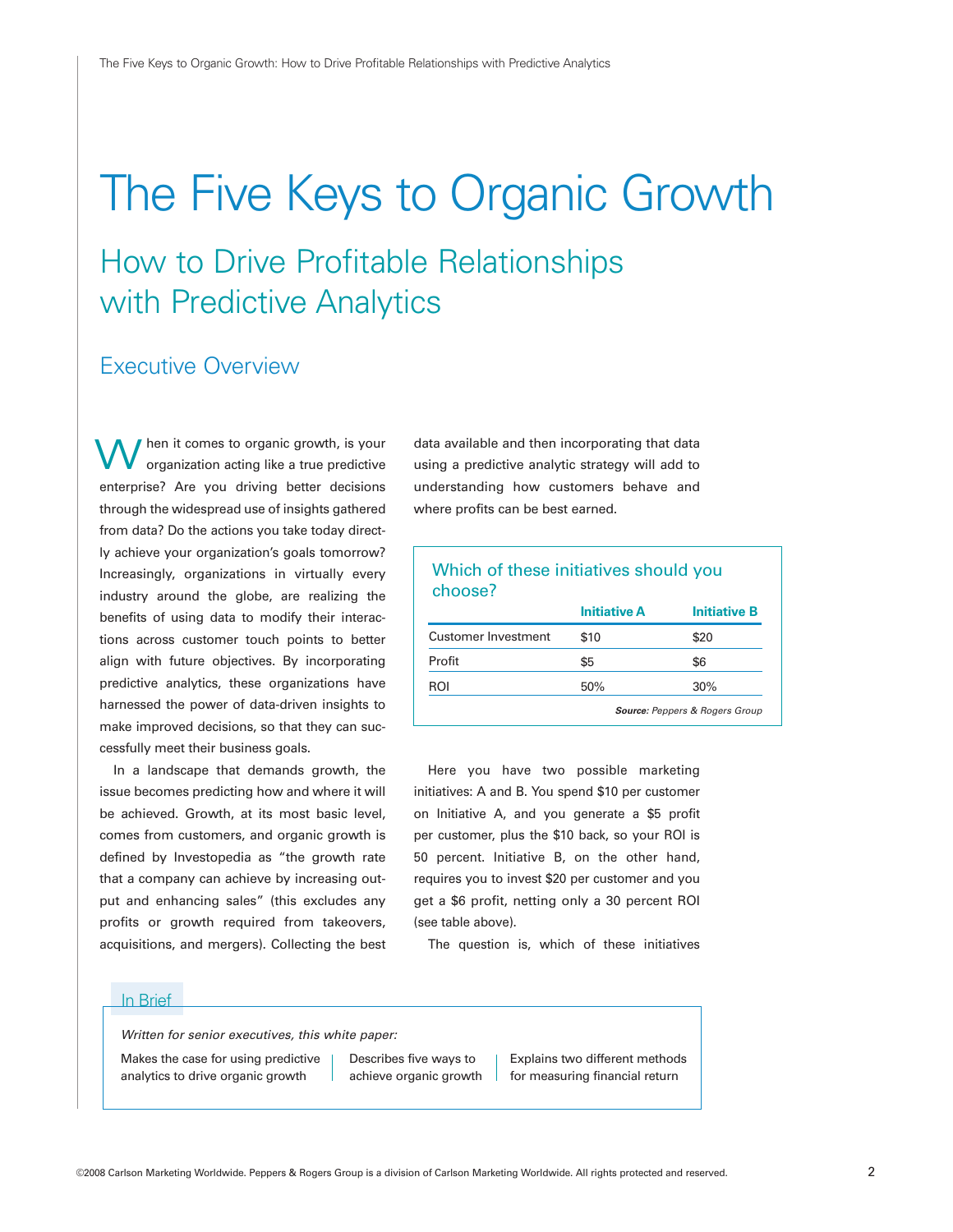should you choose? If you follow the ROI strategy, obviously Initiative A generates more return on your investment. But what if you only have one customer? What if your whole business operates on a single customer? Then Initiative B generates a \$6 profit, whereas Initiative A only generates a \$5 profit. So you'll make more money with Initiative B.

Consider this: Would your answer be different if you only had a million customers? No. Your answer would be the same. You'd still choose Initiative B as long as your ROI is sufficient to cover the cost of borrowing. "In most cases, you want to choose the initiative that actually creates the most organic growth for your business," Don Peppers, founding partner, Peppers & Rogers Group, says," and you can only create organic growth from customers."

Predictive analytics plays a vital part in growing your business. By focusing on data and predicting the behavior of individual customers, companies can close the gap between the expectations placed on customer value growth and the tactics needed to achieve it. The key is to use data to drive better decision-making, to maximize those customer experiences that will influence the customers to generate greater value for your organization.

By using advanced predictive analytics, companies are able to use information on past events and present circumstances to project future actions. They're capitalizing on a combination of attitudinal and behavioral information gathered from both structured and unstructured data for a complete view of their customers, employees, patients, students or citizens. Then they're using that insight to direct, optimize and automate their decision making. The result is successful achievement of specific organizational goals, whether it's an increase in cross-sell revenue generation, a decrease in marketing costs, a reduction in fraudulent behavior or an increase in promotional campaign response rates.

Predictive analytics enables an enterprise to leverage the organizational data that you currently have at your disposal and the data that you might want to collect in the future. "It uncovers the patterns that interrelate between all that customer data, using both predictive and descriptive techniques, and then it ultimately uses the results of those analyses and insight to really drive improvement in organizational performance," says Richard Hren, director of product marketing for SPSS.

"The Pareto principle, or the 80/20 rule, has long established that roughly 20 percent of your customers may be generating 80 percent of your profit or value. "

– Richard Hren, Director of Product Marketing, SPSS

## The Five Keys to Organic Growth

1. Classification: Classification defines the core approach to map the ways and means that customers are generating value by identifying where those profitable customers come from and what drives them.

What makes a profitable customer at the end of the day? The Pareto principle, or the 80/20 rule, has long established that roughly 20 percent of your customers may be generating 80 percent of your profit or value. The idea is to take advantage of this fundamental business fact and to then understand what drives those profitable relationships. A company needs to understand why some

customers are more profitable than others—do they buy more, more often, through less expensive channels, return less? Predictive analytics that measure things like recency, frequency and monetary value, can help you answer these important classification questions.

Additionally, in the current marketplace, multichannel and multi-category activities are strong indicators of customer value and can be used within a predictive analytics sense to quantify and to classify those customers into various discrete segments. Measuring other behaviors that impact incremental value, such as referrals and cross pur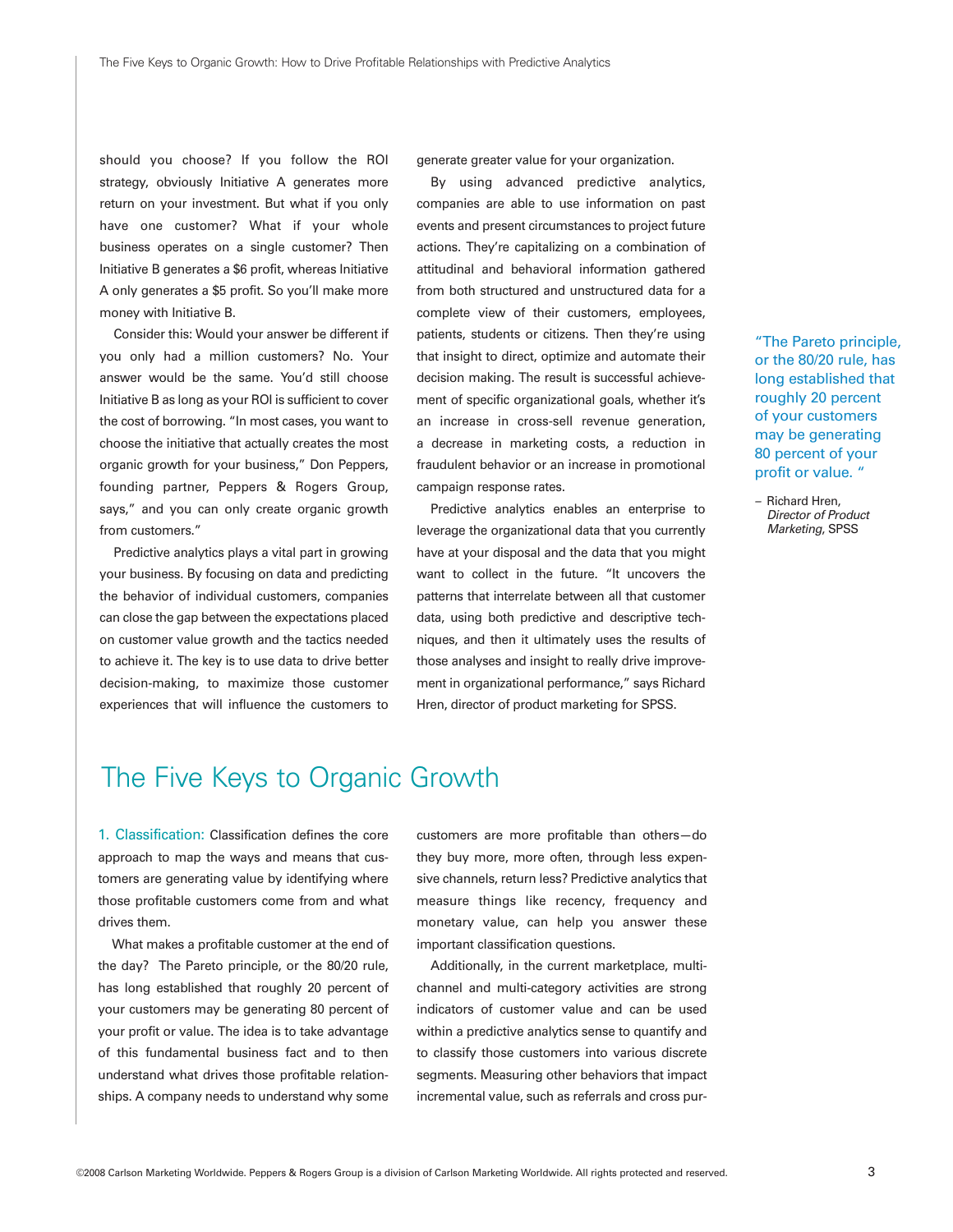chasing as well as product returns and bargain coupon hunting, can enrich the mix of understanding and highlighting how customer value is created and what its major drivers are.

For example, a large financial firm that focuses on high-value and loyal customers decided to split the two dimensions of longevity (tenure) and revenue (spend) that are typically rolled together into the calculation of lifetime value of its customers. The goal was to concentrate on driving customers to buy more through cross-selling efforts while retaining them longer and cutting off possible defectors before they happen. The company used predictive analytics to provide a better understanding of its customers by segmenting its base along the dimensions of both loyalty and profit. At the end of the day, the firm achieved incredible savings of over 50 percent by reducing the number of marketing campaigns, making them more effective, and improving lead conversion and loyalty overall.

#### What's the Difference Between Product-Centric and Customer-Centric?

Profits come from customers. For some companies, increasing output means just manufacturing more goods, but that's not relevant to organic growth. Who is going to buy the increased goods that you manufacture? Customers.

"Traditional marketing is focused on products, and a product addresses a single need," says Don Peppers, founding partner, Peppers & Rogers Group, "and you try to sell that product to as many customers a possible… Instead of focusing on one product and trying to sell it to as many customers as you can, you could focus on one customer and try to sell them as many products and meet

as many needs as you can, which maximizes the value created by each customer."

Indeed, customers and their increasing value are the relevant output. Decrease the strength of your relationships and you might grow profits in the short term, but not in the long term. Grow the strength of your relationships, and profits will follow.

Product-Centric Maximize the value created by each product

Customer-Centric Maximize the value created by each customer

2. Segmentation: Once you've identified how those profit drivers occur, how can you segment and find sub-segments of customer groups that somehow have similar value and require similar treatments, but are different from another subgroup? This is where you use predictive analytics to identify interrelationships among data to understand those unique value contributions from each customer group. You can then isolate groups that behave differently require specific differential treatments from a very simple profiling using generic geo-demographic or household-level systems, or by using a proprietary customized approach that is expressly designed and built to fit into your business.

The idea here is to ultimately link those core segments to your profit classification. Just creating segments in and of themselves gives you some

material you can use for marketing and targeting purposes, but linking them to the profit classification is that next step in the evolution of really creating huge increases in customer value.

For each of these identified subgroups, you then can establish independent investment strategies for each group determined by your estimated return—you can read, monitor, and track those segment dynamics and watch their migration and growth. You can use analytics to cluster similar customers into discrete marketable units and then apply technologies, techniques, campaigns, and tactics against each of them to optimize each customer touch point to maximize that segment's total unique value.

One leading online software and hardware retailer, for example, was able to triple its profitability by simply understanding that their customer base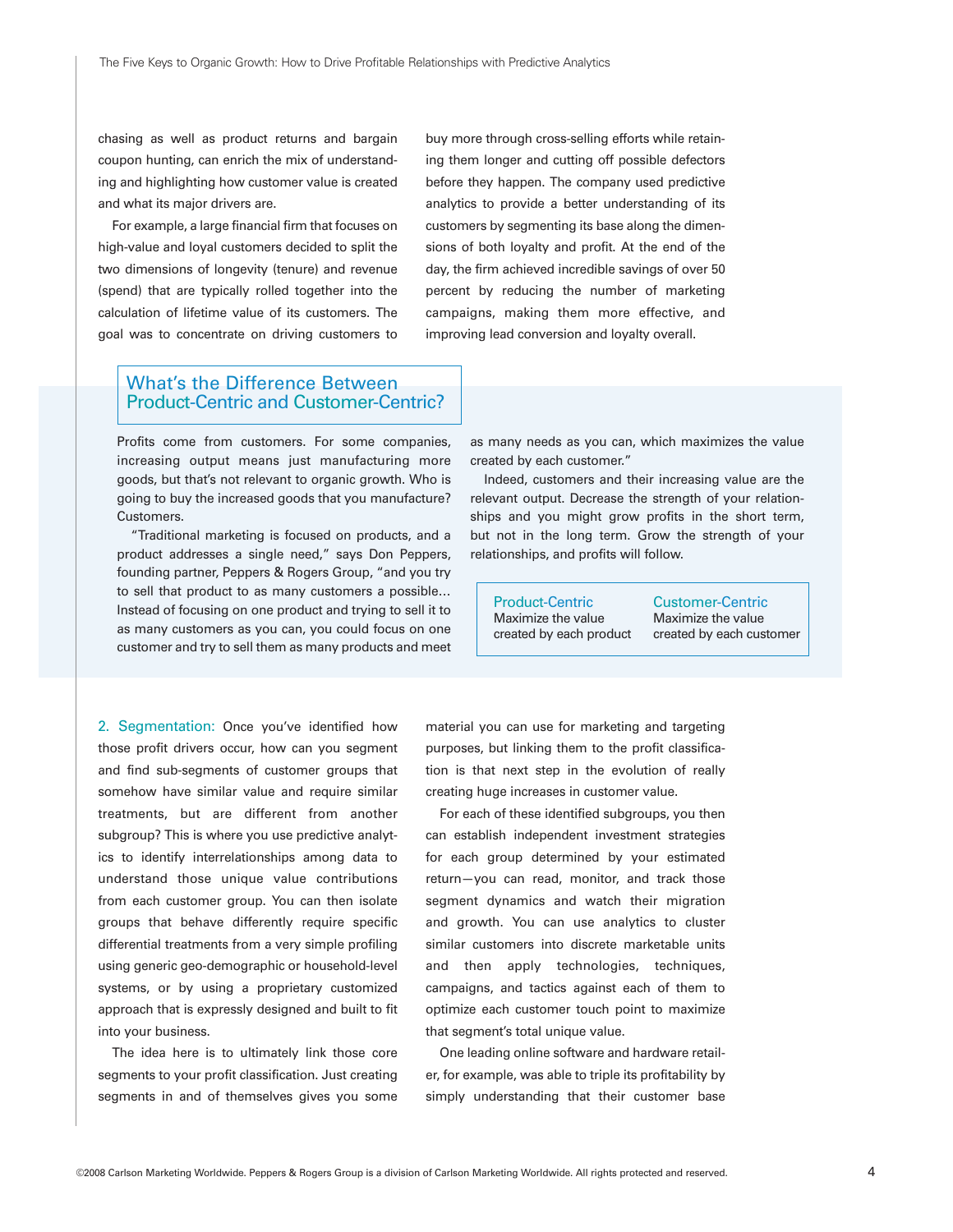differed considerably in terms of their relative sophistication. By using this spohistication assessment along with some additional data, the company effectively segmented its customer base into subgroups, where they were treated differently in terms of the recommended next-best product that would appeal to them. This resulted in a huge improvement in page views, close to a 70 percent increase, and overall, a tripling in the profitability of the company's online operations just by understanding and using predictive analytics to form differential segments of customers that had different needs and wants.

3. Targeting: This is a relatively new idea: to develop segment-relevant marketing plans that optimize the message, channel, product, and press promotion, while aligning those with the classifications and segments that you've already developed. It's about getting the most out of your customers and making sure the actions you're going to take against them will be the most appropriate the tried-and-true right product/right place/right promotion.

Traditionally, with a product-centric focus, you would do some analysis to find the customers who are most responsive or most closely aligned to that product and then chase those targets out into the marketplace. But with predictive analytics, and the current focus of maximizing customer value across the landscape, you start with customers, their segments and needs as you're given, and fit the products, offerings and promotions to suit them, not the other way around. (A sideline benefit of this is, on occasion, you'll see that there may not be any appropriate products in your portfolio, thereby identifying gaps in how you're covering the needs of the marketplace, and guiding you in the action needed to correct that gap.)

An example of the effectiveness of this targeting based upon a customer-centric focus is a large bank that aligned its product offering with its customer types to improve the cross-selling of financial products. The company did both the strong alignment

and some predictive modeling behind the scenes. Executives achieved a seven-fold improvement in the response rates across the board and almost an 80 percent reduction in marketing spend by eventually eliminating the duplication of efforts that came from the practice of, no longer chasing the same customers with the same products that occurs so frequently under a product-centric focus.

#### Why is analytically based insight critical to business decisions?

|                                  | <b>Before Analytics After Analytics</b> |     |
|----------------------------------|-----------------------------------------|-----|
| Banner ad click through rates    | 0.3%                                    | 21% |
| Mail response rates              | 0.5%                                    | 18% |
| Merchandising response rates     | 0.2%                                    | 12% |
| Conversion rates (post response) | 0.9%                                    | 10% |
| Buyer repeat rates               | 2.0%                                    | 60% |

Compiled Research: Forrester, Jupiter, Amazon.com and Ovum (DM Review, 2/11/05)

4. Prediction: Can you use the customer data you have to predict, forecast, and estimate what that next likely behavior is going to be—and optimize all of the various interactions that might occur with a new customer? With predictive analytics, the answer is yes.

You can start to combine some of those operational optimizations even within discrete segments so that even within the segment you've defined by value earlier, you can still create some likelihood-tobuy model or optimize frequency of contact. The goal is to focus on the total draw from that customer in terms of the lifetime value and to really concentrate on the margin—finding the profit that that customer is delivering back to you, rather than just optimizing response rate for any given campaign.

For example, a major insurer effectively deployed an array of optimized models across multiple channels in which it combined predictive analytics technologies across many environments and many customer touch points—extracting the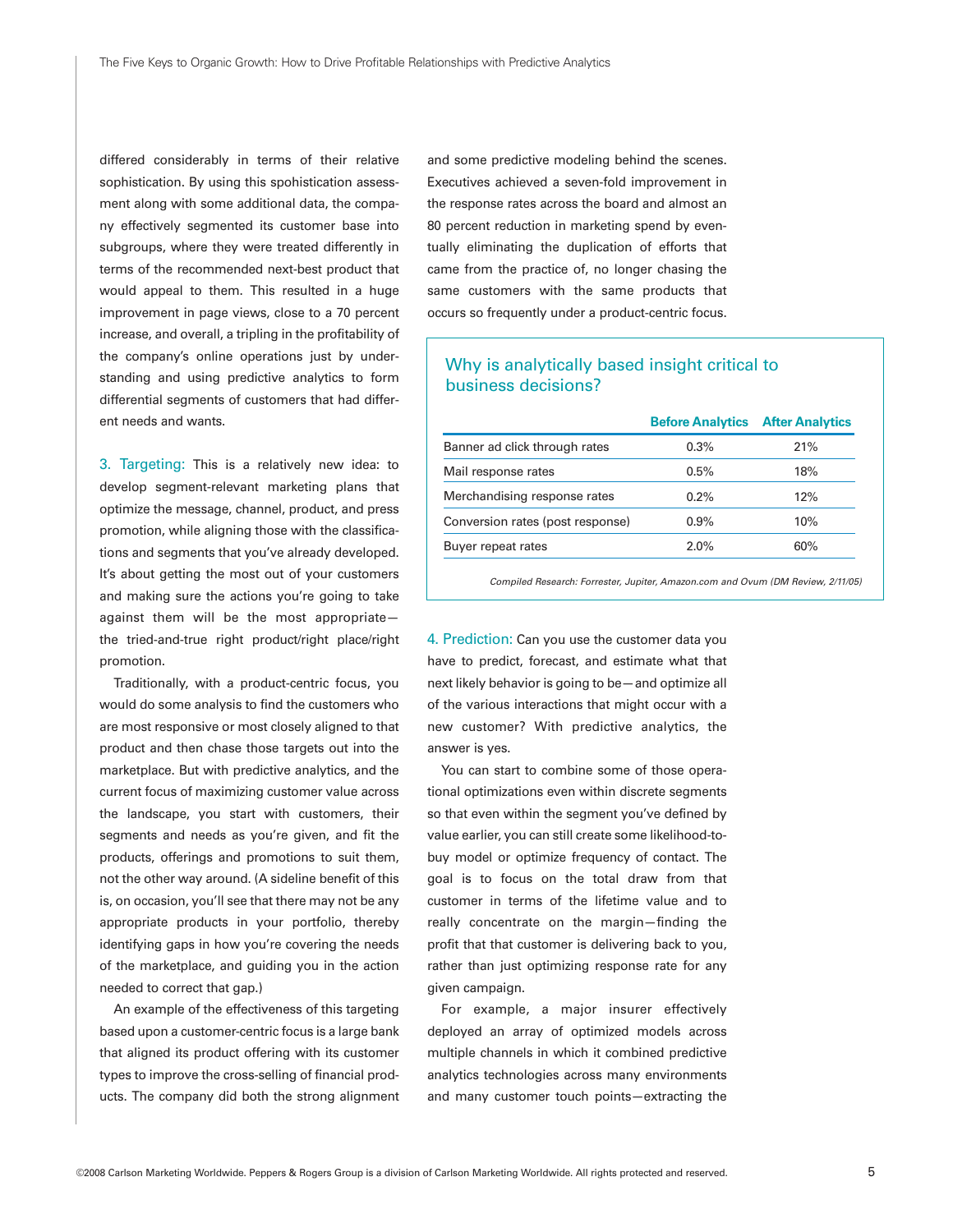most value out of all the customers across the stream.

The company combined some very sophisticated models with business rules to be applied cross-campaign, cross-channel and cross-product. It significantly decreased its cost of servicing these customers in terms of the campaigns—a 35 percent decrease in mailing costs and a 40 percent decrease in the total of number of campaigns—and stopped abusing the communication privilege with customers as well. There was a huge increase in conversion rates, and at the same time, the company was better able to balance these campaigns and reduce the "spikiness" of its call center load, so there were additional benefits as the company got better at optimizing the cross-channel marketing. And because it's multi-channel, the company also increased its response rates on Web offers and, overall, increased almost 30 percent in aggregate outbound campaign profit, again focusing on value.

5. Action: This is where all the preparation and analysis becomes real. This phase requires you to do something in the marketplace and create programs that will maximize customer value.

The deployment capability of predictive analytics can be applied to drive better decision-making across most components of your company's communication landscape, via the Web, the call center, or risk management. Predictive analytics is channel and product independent; therefore, when you go down this path, you get a bigger bang for your buck—you may start small, with one campaign, and demonstrate real value quickly. But once you see the benefit of using predictive analytics to generate value through your customers, it begins to catch on and you migrate toward a more enterprise wide approach to using predictive analytics across many customer touch point channels, customer groups and product lines.

#### ROI vs. ROC<sup>SM</sup>

Traditionally, companies have measured success in terms of return on investment (ROI). According to Don Peppers, founding partner, Peppers & Rogers Group, return on investment makes the implicit assumption that money is the scarcest productive resource. "I'm going to argue that customers are a scarcer resource for most businesses than capital," he says.

"Think of your customers, whether they are consumers or businesses, as financial assets," says Peppers. "They're little financial assets with memories. They have memories, and that's an important point."

According to Peppers, a customer's lifetime value is the net present value of the future stream of cash flow expected from this customer. "Of course, anytime you're dealing with lifetime value, you're trying to predict the future, and we can change the future," he says. "The whole purpose of marketing is to change the customer's behavior, so he'll have more value and buy more things from you."

Ask yourself: How much might the customer be worth if

he behaved in a completely optimal way for you? That's the potential value of the customer. The difference between a customer's potential value and his actual value is the unrealized potential. "If I come into your store and have a great experience and decide to come back again, my value as a financial asset to your business has gone up," Peppers says. "The experience I had in the store created value." Conversely, if a valuable customer calls you with a question and you don't do a very good job of answering the question, and he hangs up angry, that customer's value has decreased. "He's certainly a lot less likely to buy from you in the future now," Peppers explains. "So your discounted cash flow, the expected discounted cash flow you have from your business, has gone down slightly."

If a business truly wants to optimize the value that its customers create for it, it has to balance between long-term and short-term value. "We think a new metric is required, and we call that metric 'Return on Customer (ROC),'" Peppers says.